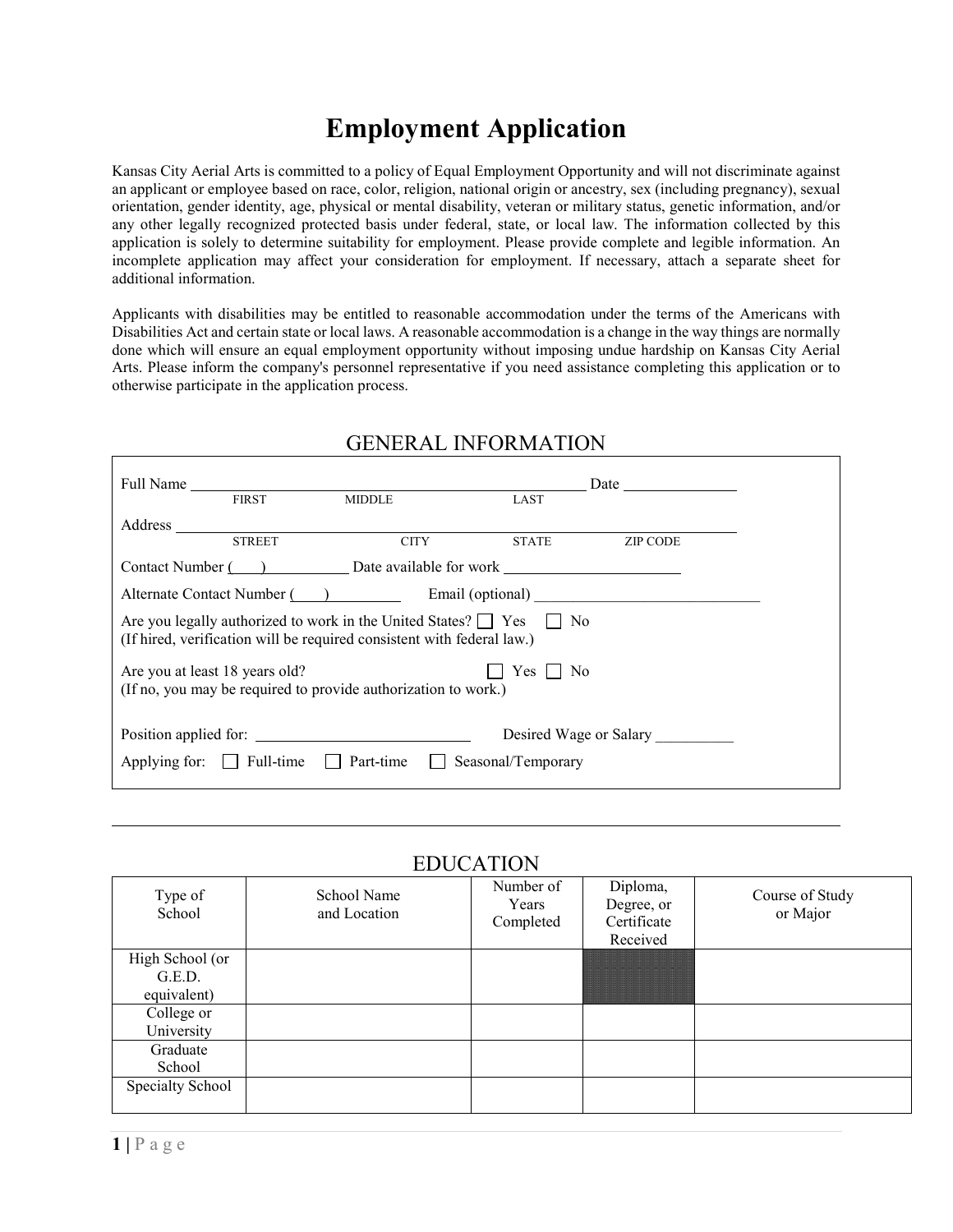| Other<br>Certification or<br>Specialized<br>Training |  |  |
|------------------------------------------------------|--|--|

### BACKGROUND INFORMATION

| During the past 10 years, have you ever been discharged, suspended, or asked to resign from any position?                                                                                                                                                                                                                          |  |
|------------------------------------------------------------------------------------------------------------------------------------------------------------------------------------------------------------------------------------------------------------------------------------------------------------------------------------|--|
| $\vert \vert$ No If yes, please explain.<br>$\mathsf{l}$   Yes                                                                                                                                                                                                                                                                     |  |
| For the purpose of verifying information on this application, have you ever worked or attended school under a different<br>name at any of the organizations you have listed? $\Box$ Yes $\Box$ No                                                                                                                                  |  |
| If yes, specify name.                                                                                                                                                                                                                                                                                                              |  |
| Have you been convicted of a crime in the past 10 years that has not been expunged, sealed, pardoned, annulled, statutorily<br>eradicated, or dismissed upon condition of probation? You are not required to disclose sealed or expunged records of conviction or<br>arrest, or expunged juvenile records of conviction or arrest. |  |
| Yes, provide information<br>No                                                                                                                                                                                                                                                                                                     |  |

## PERSONAL/PROFESSIONAL REFERENCES

| $1. Name \_$  |                                                                                     |
|---------------|-------------------------------------------------------------------------------------|
| Email Address | Type of Acquaintance<br><u> 1989 - Johann Stoff, amerikansk politiker (* 1908)</u>  |
|               |                                                                                     |
|               | Type of Acquaintance<br><u> 1989 - Johann Stoff, amerikansk politiker (d. 1989)</u> |
|               |                                                                                     |
| $3. Name \_$  |                                                                                     |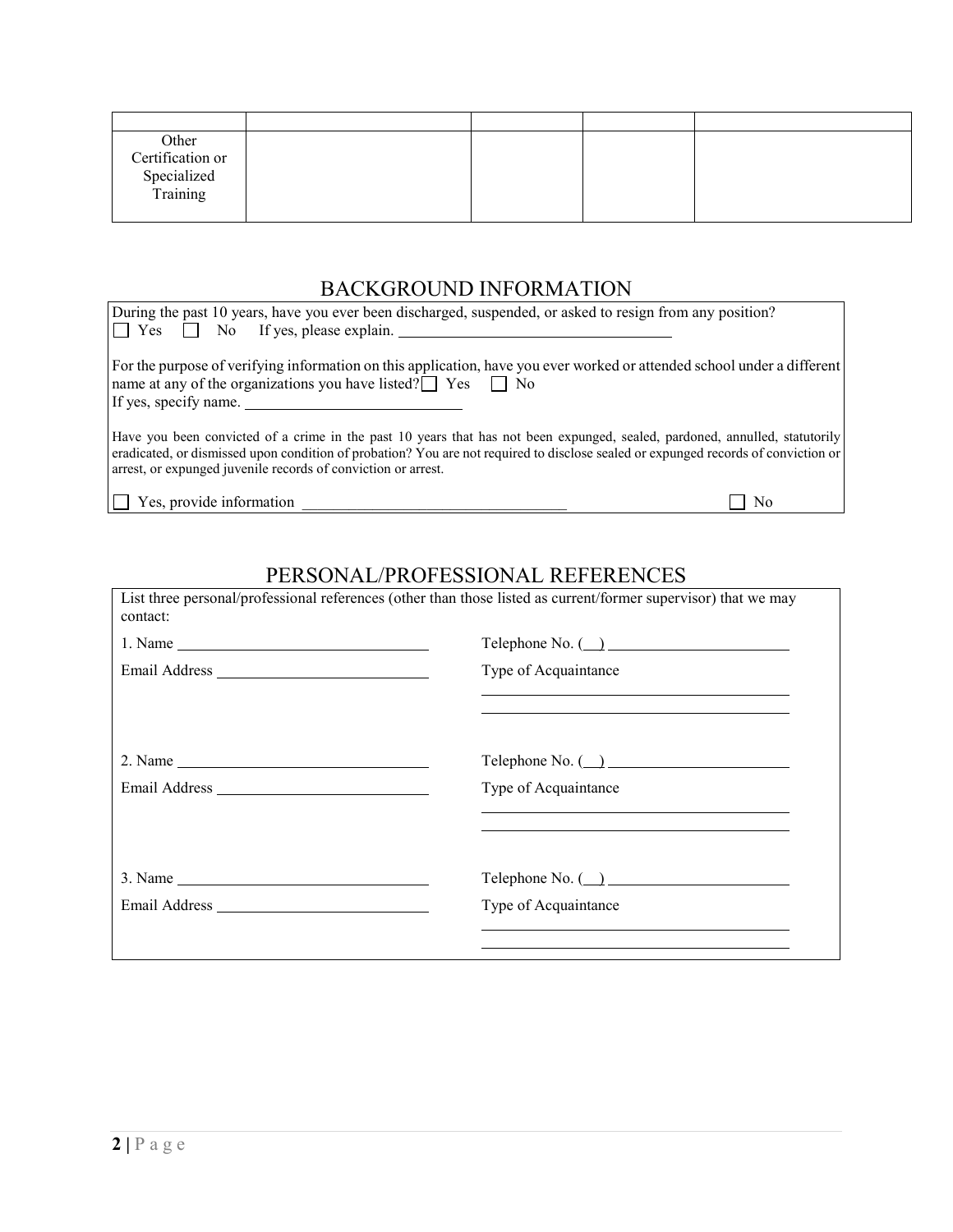#### EMPLOYMENT RECORD

List all employment experience for the past ten years, starting with the most recent or present employer, including U.S. military service or training.

| Current Employer<br>Geographic Location<br>Your Position<br>Supervisor's Name/Title<br>May we contact? $\Box$ Yes $\Box$ No If not, why?<br>Primary responsibilities                                                              | Phone $(\_)$<br>Month Year<br>$\begin{tabular}{c} To & \multicolumn{2}{c }{\textbf{Top} & \multicolumn{2}{c}{\textbf{Top} & \multicolumn{2}{c}{\textbf{Top} & \multicolumn{2}{c}{\textbf{Top} & \multicolumn{2}{c}{\textbf{Top} & \multicolumn{2}{c}{\textbf{Top} & \multicolumn{2}{c}{\textbf{Top} & \multicolumn{2}{c}{\textbf{Top} & \multicolumn{2}{c}{\textbf{Top} & \multicolumn{2}{c}{\textbf{Top} & \multicolumn{2}{c}{\textbf{Top} & \multicolumn{2}{c}{\textbf{Top} & \multicolumn{2}{c}{\textbf{Top} & \$ |
|-----------------------------------------------------------------------------------------------------------------------------------------------------------------------------------------------------------------------------------|----------------------------------------------------------------------------------------------------------------------------------------------------------------------------------------------------------------------------------------------------------------------------------------------------------------------------------------------------------------------------------------------------------------------------------------------------------------------------------------------------------------------|
| <u> 1989 - Johann Stoff, amerikansk politiker (* 1908)</u><br>Geographic Location<br>May we contact? $\Box$ Yes $\Box$ No If not, why?<br>Primary responsibilities<br><u> 1989 - Johann Stoff, amerikansk politiker (d. 1989)</u> | Phone $\qquad \qquad$<br>From Month Year<br>To Month Year<br>Month Year                                                                                                                                                                                                                                                                                                                                                                                                                                              |
| Employer<br>Supervisor's Name/Title ______<br>May we contact? $\Box$ Yes $\Box$ No If not, why?<br>Primary responsibilities                                                                                                       | Phone $(\_)$<br>From<br>Month Year<br>To Month Year                                                                                                                                                                                                                                                                                                                                                                                                                                                                  |
| Employer<br>Your Position<br>Supervisor's Name/Title<br>May we contact?<br>Tes  No If not, why?<br>Primary responsibilities                                                                                                       | Phone $\qquad \qquad$<br>From Month Year<br>$\begin{tabular}{c} To & \textbf{Month} & \textbf{Year} \\ \hline \end{tabular}$                                                                                                                                                                                                                                                                                                                                                                                         |
| Employer<br>Supervisor's Name/Title<br>May we contact? $\Box$<br>No If not, why?<br>Yes                                                                                                                                           | Phone $($ )<br>From ______<br>Month<br>Year<br>To<br>Month<br>Year                                                                                                                                                                                                                                                                                                                                                                                                                                                   |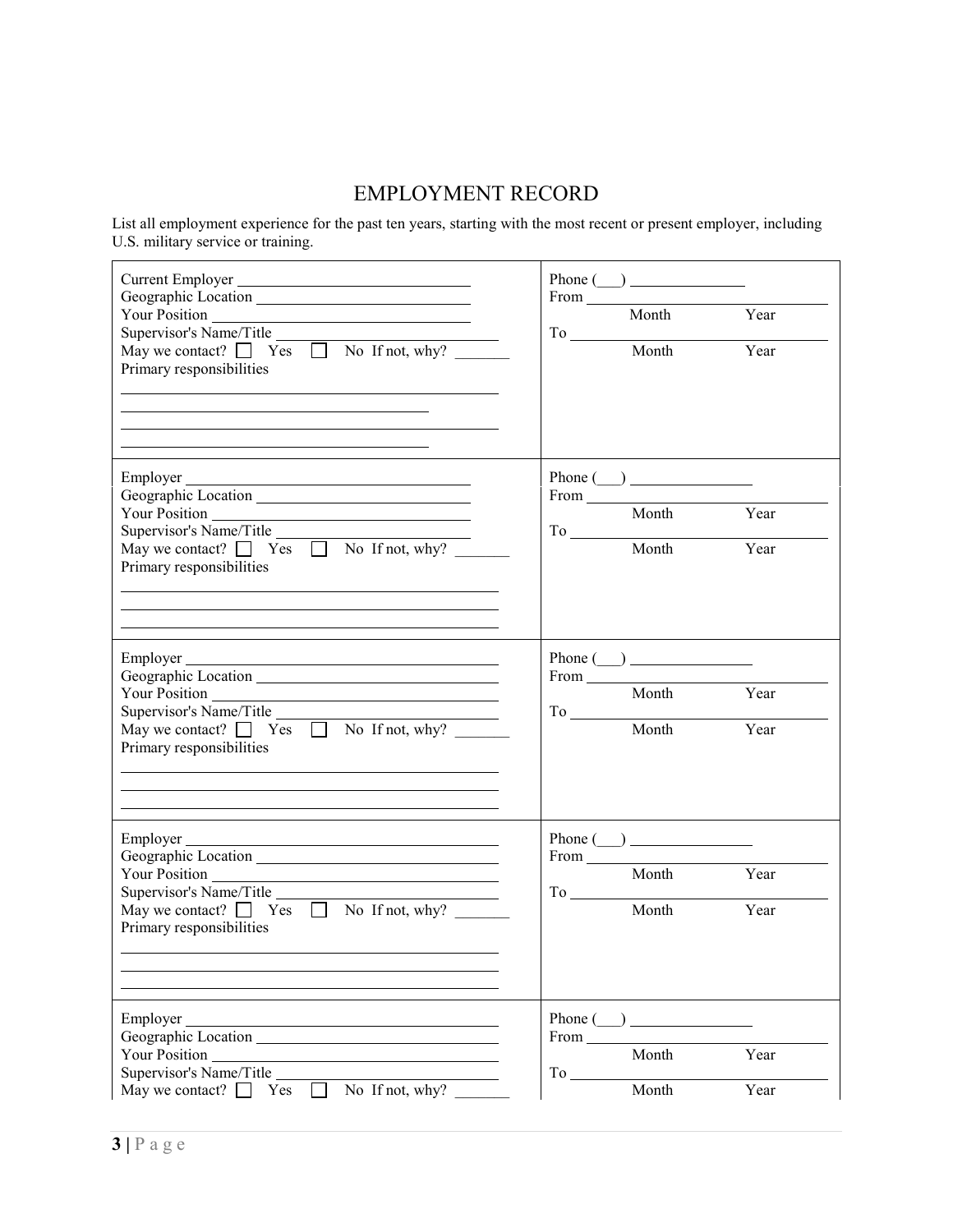| Primary responsibilities |  |
|--------------------------|--|
|                          |  |
|                          |  |
|                          |  |

\*Please submit additional pages, if needed for additional employer information.